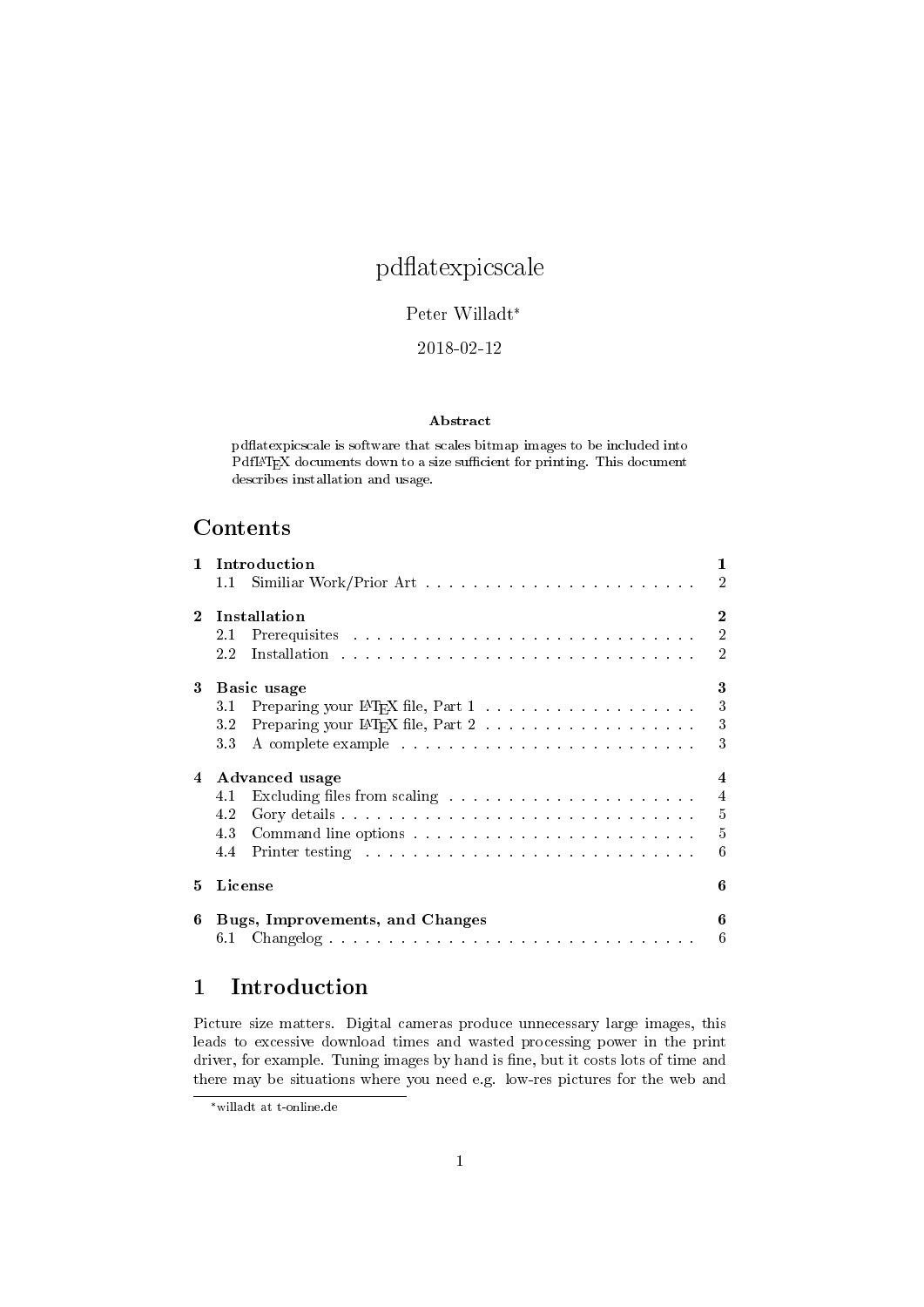high-res pictures for print. When there are requirements that force the size of images in our document to change, the fun will probably be gone.

There is a freely accessible article in TUGboat (https://www.tug.org/ TUGboat/tb37-3/tb117willadt.pdf) accompanying this package.

## 1.1 Similiar Work/Prior Art

There have been prior attempts to do similiar things. I found degrade.sty<sup>1</sup> and an equivalent conTEXt module, there are at least two threads on stackexchange<sup>2</sup> and there had been, as I have learned, some work by Axel Berger and others, posted 2011-03-31 on de.comp.text.tex.

But what motivated me most to find something better than scaling pictures individually was seeing that Adobe  $InDesign \mathbb{R}$  does scale graphics according to the output intent.

## 2 Installation

#### 2.1 Prerequisites

You have to install ImageMagick and Perl. If you are using Linux, please use the tools of your distribution, if they are not already installed. As a windows user, you may probably use the official ImageMagick distribution at http://www. imagemagick.org/script/download.php. For Perl, you got more options. I have tested pdflatexpicscale with ActiveState ActivePerl, but other distributions should work too.

You also need the following Perl modules: File::Basename, File::Spec, File::Copy, and Getopt::Long. There are several ways to get these modules, if you have not got them already:

- use your Linux distribution's software manager
- use the Perl CPAN module
- use ActiveState's ppm software, if you use ActivePerl.

Detailled description of these procedures is beyond the scope of this document.

There are no special requirements for the versions of the software to install, but it may be wise to use recent versions, as there have been security flaws with ImageMagick.

#### 2.2 Installation

If the prerequisites have been fulfilled (which is perhaps standard for a Linux computer), it is sufficient to move the file  $pdflatexpicscale.pl$  to a place that is included in your PATH and to make it executable. Of course, there are alternatives. You may perhaps prefer to type

<sup>1</sup> see http://mirror.ctan.org/graphics/degrade

<sup>2</sup> see http://tex.stackexchange.com/questions/14429/

pdftex-reduce-pdf-size-reduce-image-quality and http://tex.stackexchange.com/

questions/2198/how-to-create-small-pdf-files-for-the-internet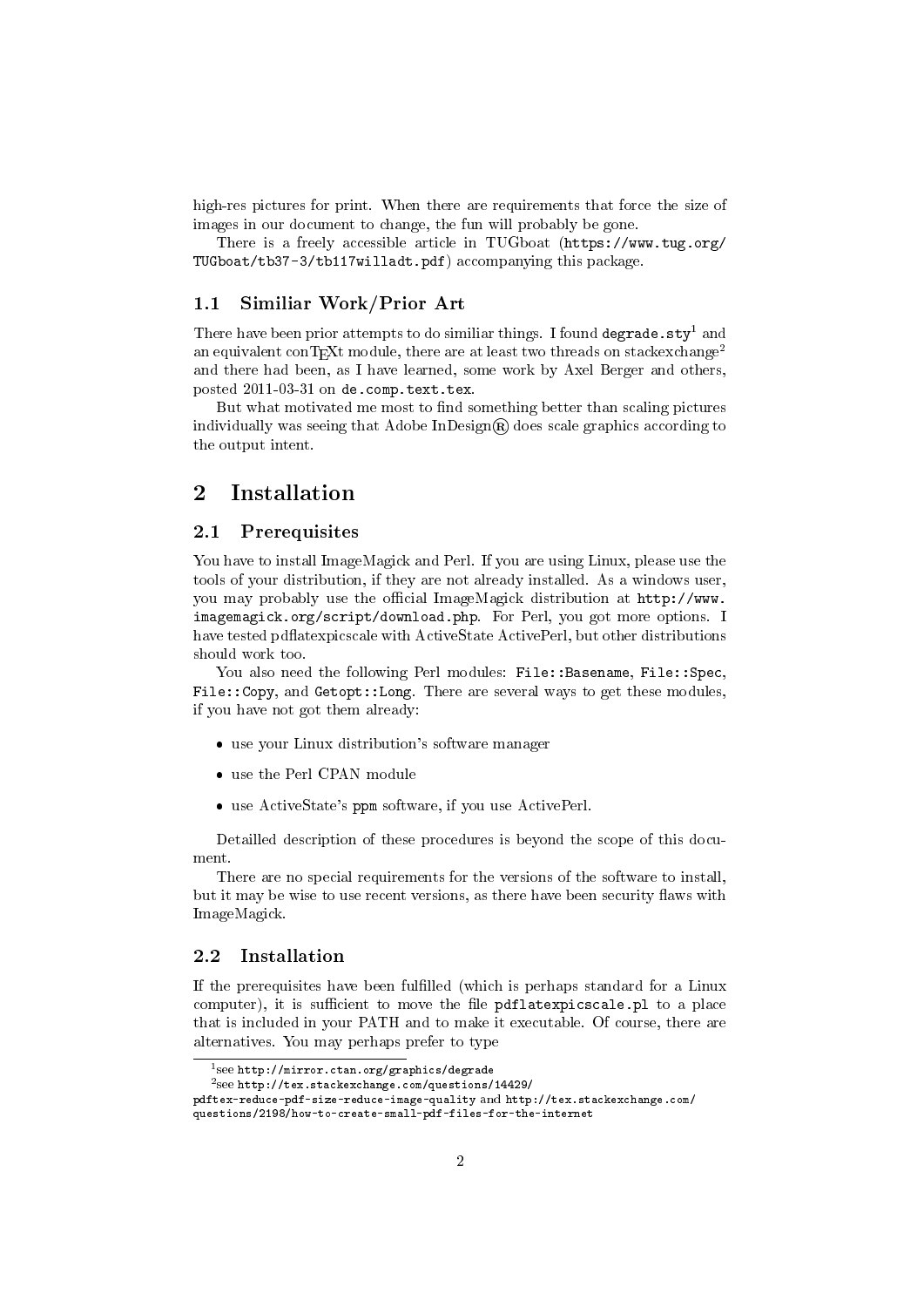perl /path/to/pdflatexpicscale.pl myarticle instead.

# 3 Basic usage

# 3.1 Preparing your PTFX file, Part 1

I will assume that you use the graphicx package to include images. The most important point is not to give path names when you use \includegraphics. You do not have to keep all graphics in the current directory, as the graphicx package comes with the \graphicspath directive.

So, if you have all images in the directory where your LAT<sub>E</sub>X file resides, you are done with this. If not, you should undertake the following steps:

1. List every path to images within the \graphicspath directive.

2. Remove the paths from the \includegraphics commands.

Here is an example: If your IATEX file looks like this:

```
Some text...
\includegraphics[size=2in]{/home/fred/photo1}
Some other text...
\includegraphics[size=1in]{/srv/www/htdocs/logo}
```
then you should edit it to the following:

```
\graphicspath{{/home/fred/}{/srv/www/htdocs/}}
Some text...
\includegraphics[size=2in]{photo1}
Some other text...
\includegraphics[size=1in]{logo}
```
You hopefully do not have distinct pictures with the same name in the listed folders. With \graphicspath you have to use double braces, even if you use only one directory.

## 3.2 Preparing your  $\mathbb{F}T_FX$  file, Part 2

As size and resolution of images will change, you should specify the display size of your images by means that are independent of the image, e.g. by using something like

```
\includegraphics[width=.3\textwidth]{...}
or
\includegraphics[width=2cm]{...}
```
## 3.3 A complete example

The workflow looks like this:

 $\bullet$  Edit your file.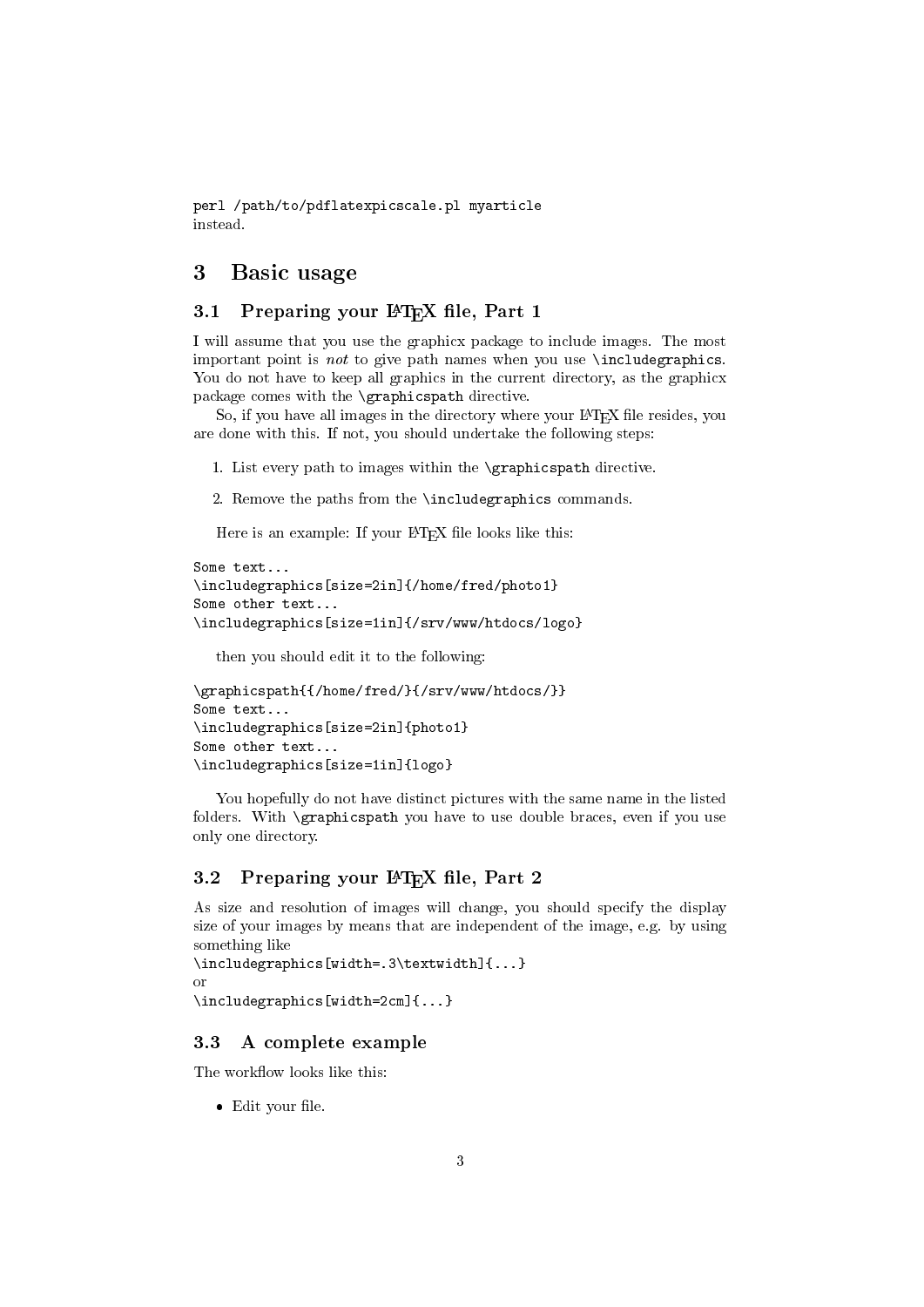- Run PdfLAT<sub>EX</sub> on your file.
- Create a directory for your scaled pictures.
- Run pdflatexpicscale on your file.
- Change the \graphicspath directive in your file to use the downscaled images.
- Run PdfL<sup>AT</sup>EX on your file.

Let us assume that your LATEX document is called myarticle.tex, that all images reside in the project directory and that you have done the preparation steps described above. Let us further assume that you want to produce a PDF file suitable for preview with 72 dpi image resolution.

So you create a subdirectory called previewpix and run PdfIATEX like usual on myarticle. Then you issue

pdflatexpicscale --printdpi=72 --destdir=previewpix myarticle

If you are curious, you may insert --verbose anywhere before your project name (and before running it). Then you fire up your editor and add the following line near the beginning of your  $\mathbb{F}$ F<sub>E</sub>X file:

\graphicspath{{previewpix/}}

You may probably check the size of myarticle.pdf. Then run PdfLATFX again on myarticle. I have told you to use double braces with \graphicspath, haven't I? If you still are curious, you can again check the size of myarticle.pdf.

When it gets to preparing a print version, you create a directory for images with more detail, say printpix. You reset the  $\qquad$ graphicspath, run PdfL<sup>AT</sup>EX, issue

```
pdflatexpicscale --printdpi=300 --destdir=printpix myarticle
and set \sqrt{p^2 + p^2} supposite \frac{p^2}{p^2} and set \sqrt{p^2 + p^2} run.
```
## 4 Advanced usage

#### 4.1 Excluding files from scaling

You will probably exclude files from scaling when you think that scaling will do damage. You may achieve this by several means. Before you ask. Enumerating files to exclude is not really cool, so this is not supported.

- 1. Use \includegraphics for this files with full path names. This is uncool, but can be done.
- 2. Pack these files into a special source directory. Read the following explanation.

It works like this: you create three directories for pictures:

- One for images to stay unscaled. Let's call it hires
- One for images to scale. Let's call it images
- One for downscaled images. Let's call it printimg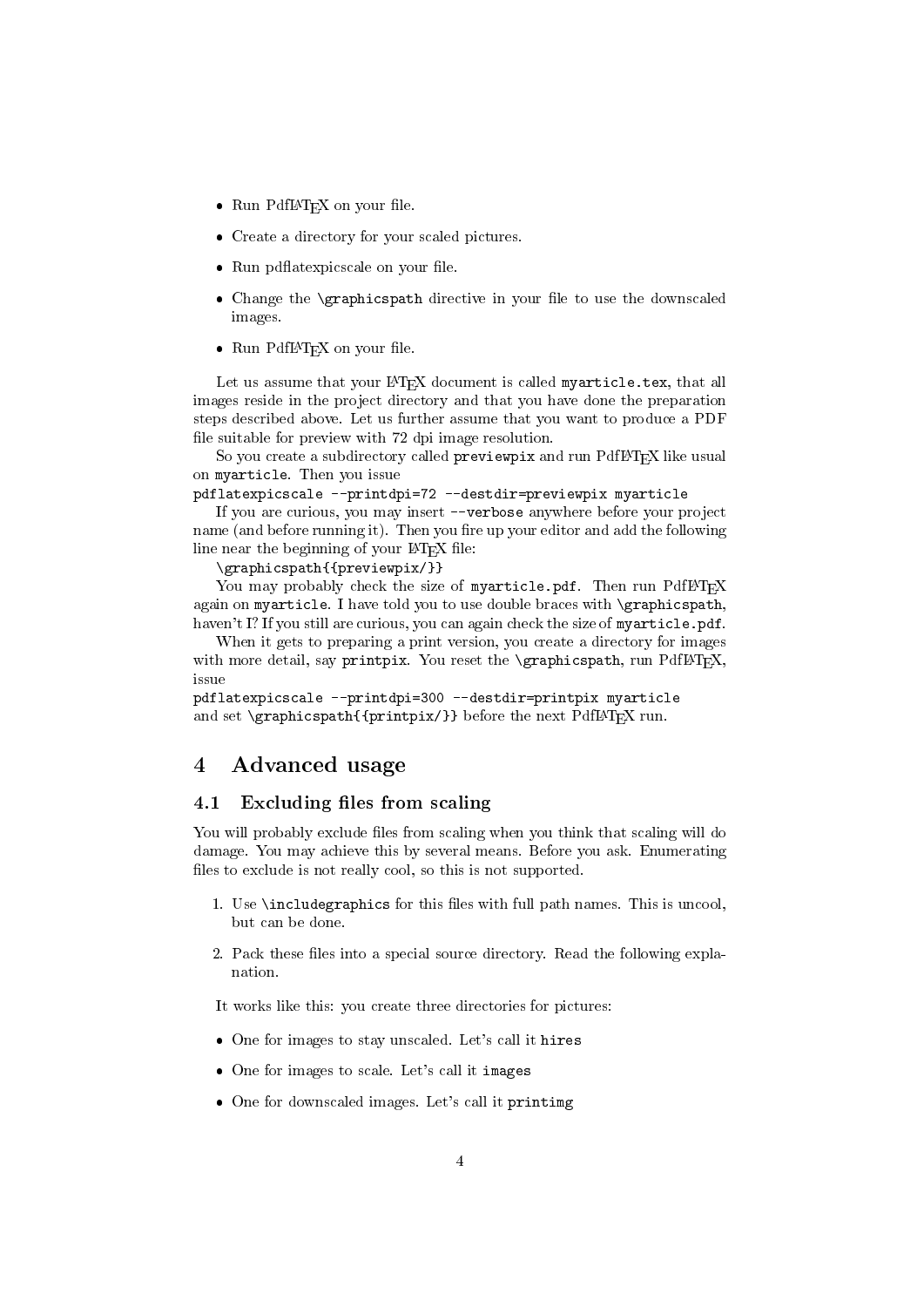Then you use the feature of **\graphicspath** to include several directories. Before the first LAT<sub>E</sub>X run, you say

\graphicspath{{hires/}{images/}} and after pd
atexpicscale is through, you change it to

\graphicspath{{hires/}{printimg/}}

#### 4.2 Gory details

pdflat expires a reads the log file, not the LAT<sub>EX</sub> source. So you have to run PdfLAT<sub>EX</sub> at least once before something can happen.

Pure black-and-white images will be treated different from other picture files: They get four times the resolution, as probably every pixel counts. Images that are only a little larger than ideal will not get scaled, but you may change this from the command line. If an image will not be scaled, it will be just copied to the destination directory.

pd
atexpicscale looks only for the width of images, so if you intend do do anisotropic scaling you will not get best results.

Clipping will not work with pdflatexpicscale. The *graphicx* package devises picture size from the picture file, then applies clipping to it and afterwards does scaling, rotation and so on. As pd
atexpicscale changes pictures (as well dimensions as nominal resolution), clipping results will change too, you will end up with a mess. The same thing happens when you do not give the figure dimensions in units relying only on document properties (like page width).

## 4.3 Command line options

All command line options have to be prepended by two minus signs. If they take arguments, you should add an equal sign and the argument to your option. All command line options are optional, but you have to specify a project name.

destdir followed by a directory name relative to the current directory specifies where the scaled pictures should go. The default is printimg. The directory has to exist, pd
atexpicscale will not create directories.

printdpi followed by the resolution in dpi lets you change the target resolution. Default is 300, for online use you may supply 96, e.g.

srcdir followed by the directory where your unscaled pictures are is normally not required, as pdflat expires alle gets the path names from the log file it reads. You may set this option if you have already changed the **\graphicspath** and are too lazy to change it again. The default is empty.

tolerance followed by a number lets you change the range in which pictures remain unscaled because they are near the target resolution. Default is 20, that means 20 percent. If target resolution is 300 dpi, files up to 320 dpi get accepted too. Change to 0 if you want no tolerance.

verbose entertains you by showing what the program is about to do.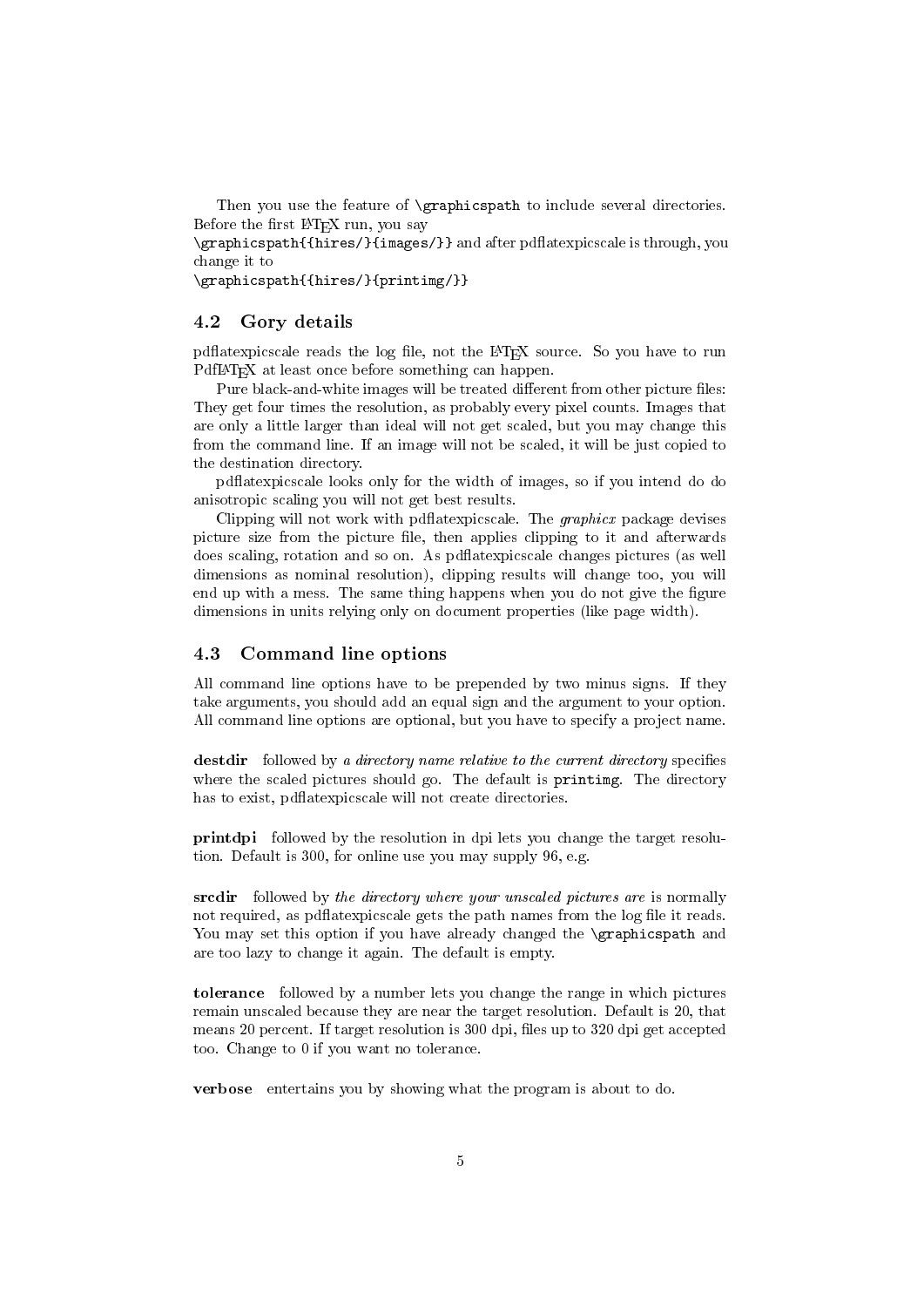version shows the software version.

Calling pdflatexpicscale without any options and without a project name will display a short usage text.

## 4.4 Printer testing

You can—and you should—actually print a file with images scaled to distinct resolutions and compare the results. If paper quality matters for you (inkjet user?), you should repeat this with different paper.

If you belong to the once-privileged class of people who own a PostScript printer, you may copy the file testprinter ps to your printer. For all other folks, this file is useless. Software like Ghostscript will convert the rasters to uniform colored areas. Anyway, here is what you should see:

- The uppermost part of the page will present squares filled with lines. With my printer, 100 lpi is the best I can get.
- $\bullet$  The middle part of the page shows squares with five levels of gray with dotted raster. The result should be similiar.
- The bottom of the page is dedicated to the ends of the gray scale. Can you distinguish 94% gray from white? Or 6% gray from black?

## 5 License

pdflat expirescale. pl and the accompanying files are subject to the current version of the L<sup>A</sup>TEX project public license.

# 6 Bugs, Improvements, and Changes

Please submit bug reports to the package author (me). I will be glad to make the package better.

The file version dates of all the files in this package shall be kept consistent, even if only one of the files changes. pdflatexpicscale.pl, however, has also a version number. This number will only be changed when there are functional changes to pd
atexpicscale.pl.

#### 6.1 Changelog

2016-07-28 Upload of first public version to CTAN.

2016-07-31 Reformatted Gory details section and added information about anisotropic scaling and clipping

2016-08-02 Fixed some typos. Corrected handling of lines wrapped in the log file.

2016-10-20 Removed a nagging error message when the program was called without arguments. Added the argument  $-\text{help}$ , both due to suggestions by Karl Berry (thanks a lot).